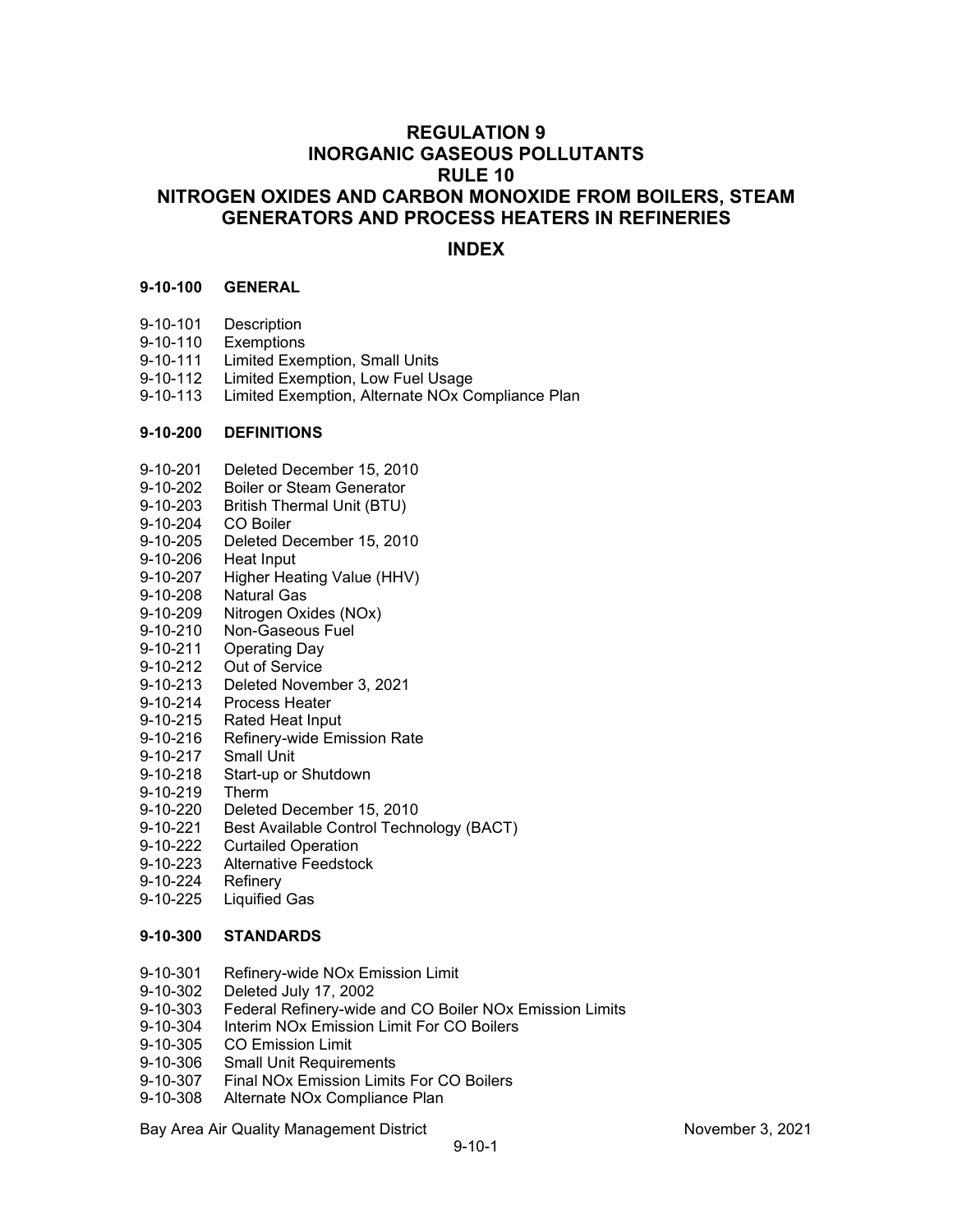# **9-10-400 ADMINISTRATIVE REQUIREMENTS**

- 9-10-401 Deleted December 15, 2010
- 9-10-402 Deleted December 15, 2010
- 9-10-403 Deleted December 15, 2010<br>9-10-404 Final Control and Monitoring
- 9-10-404 Final Control and Monitoring Plan<br>9-10-405 Application for Alternate NOx Com
- 9-10-405 Application for Alternate NOx Compliance Plan<br>9-10-406 Determination of Compliance
- 9-10-406 Determination of Compliance<br>9-10-407 Boiler, Steam Generator and I
- 9-10-407 Boiler, Steam Generator and Process Heater Status Report

# **9-10-500 MONITORING AND RECORDS**

- 9-10-501 Deleted December 15, 2010
- 9-10-502 Monitoring
- 9-10-503 Modified Maximum Heat Input
- 9-10-504 Records
- 9-10-505 Reporting Requirements

# **9-10-600 MANUAL OF PROCEDURES**

- 9-10-601 Determination of Nitrogen Oxides
- 9-10-602 Determination of Carbon Monoxide and Stack-Gas Oxygen
- 9-10-603 Compliance Determination<br>9-10-604 Determination of Higher He
- 9-10-604 Determination of Higher Heating Value<br>9-10-605 Tune-Up Procedures
- Tune-Up Procedures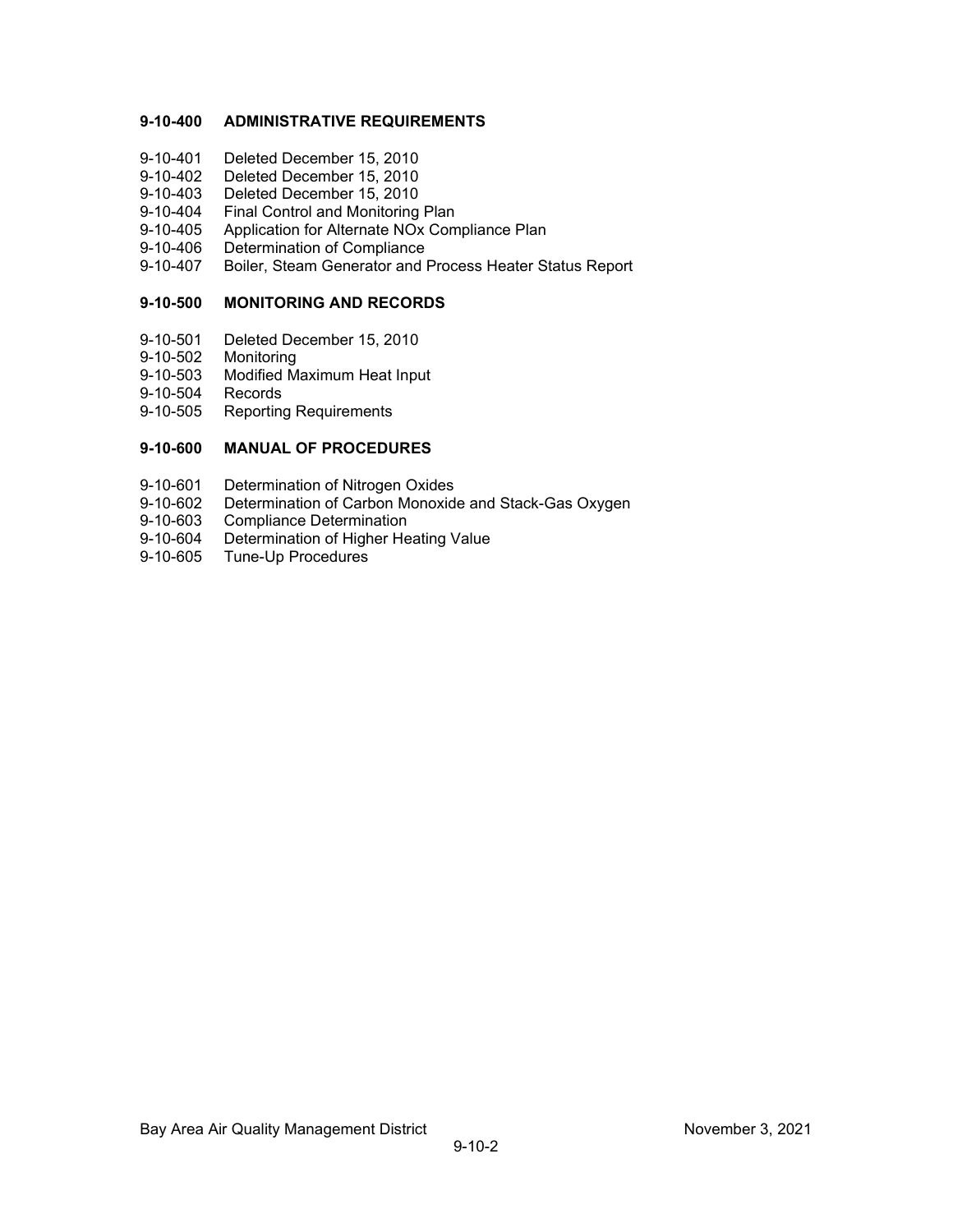# **REGULATION 9 INORGANIC GASEOUS POLLUTANTS RULE 10 NITROGEN OXIDES AND CARBON MONOXIDE FROM BOILERS, STEAM GENERATORS AND PROCESS HEATERS IN REFINERIES**

(Adopted January 5, 1994)

#### **9-10-100 GENERAL**

**9-10-101** Description: This rule limits the emissions of nitrogen oxides and carbon monoxide from boilers, steam generators, and process heaters, including CO boilers, in refineries.

*(Amended 12/15/10; 11/3/21)*

- **9-10-110 Exemptions:** The requirements of this rule shall not apply to the following:
	- 110.1 Boilers, steam generators and process heaters with a rated heat input less than 2 million BTU/hour, if fired exclusively with natural gas, liquefied gas, or any combination thereof.
	- 110.2 Boilers, steam generators and process heaters with a rated heat input less than 1 million BTU/hour fired with any fuel.
	- 110.3 Waste heat recovery boilers that are used to recover sensible heat from the exhaust of combustion turbines or reciprocating internal combustion engines.
	- 110.4 Boilers, steam generators and process heaters processing hydrogen sulfide process flue gas in sulfur recovery plants and their tail-gas treating units, or sulfuric acid manufacturing plants.
	- 110.5 Boilers, steam generators and process heaters fired on non-gaseous fuel when natural gas is unavailable for use.
	- 110.6 Boilers, steam generators and process heaters, including CO boilers, that receive an Authority to Construct subject to BACT requirements for NOx on or after January 5, 1994.

*(Amended 12/15/10; 11/3/21)*

- **9-10-111 Limited Exemption, Small Units:** The requirements of Sections 9-10-301, 303, 305 and 308 shall not apply to the use of any small units, provided the requirements of Section 9-10-306 are satisfied.
- *(Amended 7/17/02; 12/15/10; 10/16/13)* **9-10-112 Limited Exemption, Low Fuel Usage:** The requirements of Sections 9-10-301, 303,
- 305 and 308 shall not apply to the use of any boiler, steam generator or process heater that has an annual heat input less than 90,000 therms during each consecutive 12 month period or that accepts a condition in its Permit to Operate limiting the annual heat input to less than 90,000 therms, provided the requirements for small units in Section 9-10-306 are satisfied and a fuel-flow meter as described in Section 9-10-502.2 is maintained and operated.

*(Amended 7/17/02; 12/15/10; 10/16/13)*

**9-10-113 Limited Exemption, Alternate NOx Compliance Plan:** The requirements of Section 9-10-301 shall not apply to the use of any boiler, steam generator or process heater at a refinery subject to Section 9-10-308.

*(Adopted October 16, 2013)*

#### **9-10-200 DEFINITIONS**

- **9-10-201 Deleted December 15, 2010**
- **Boiler or Steam Generator:** Any combustion equipment used to produce steam or heat water.
- **9-10-203 British Thermal Unit (BTU):** The amount of heat required to raise the temperature of one pound of water from  $59^{\circ}$  F to  $60^{\circ}$  F at one atmosphere.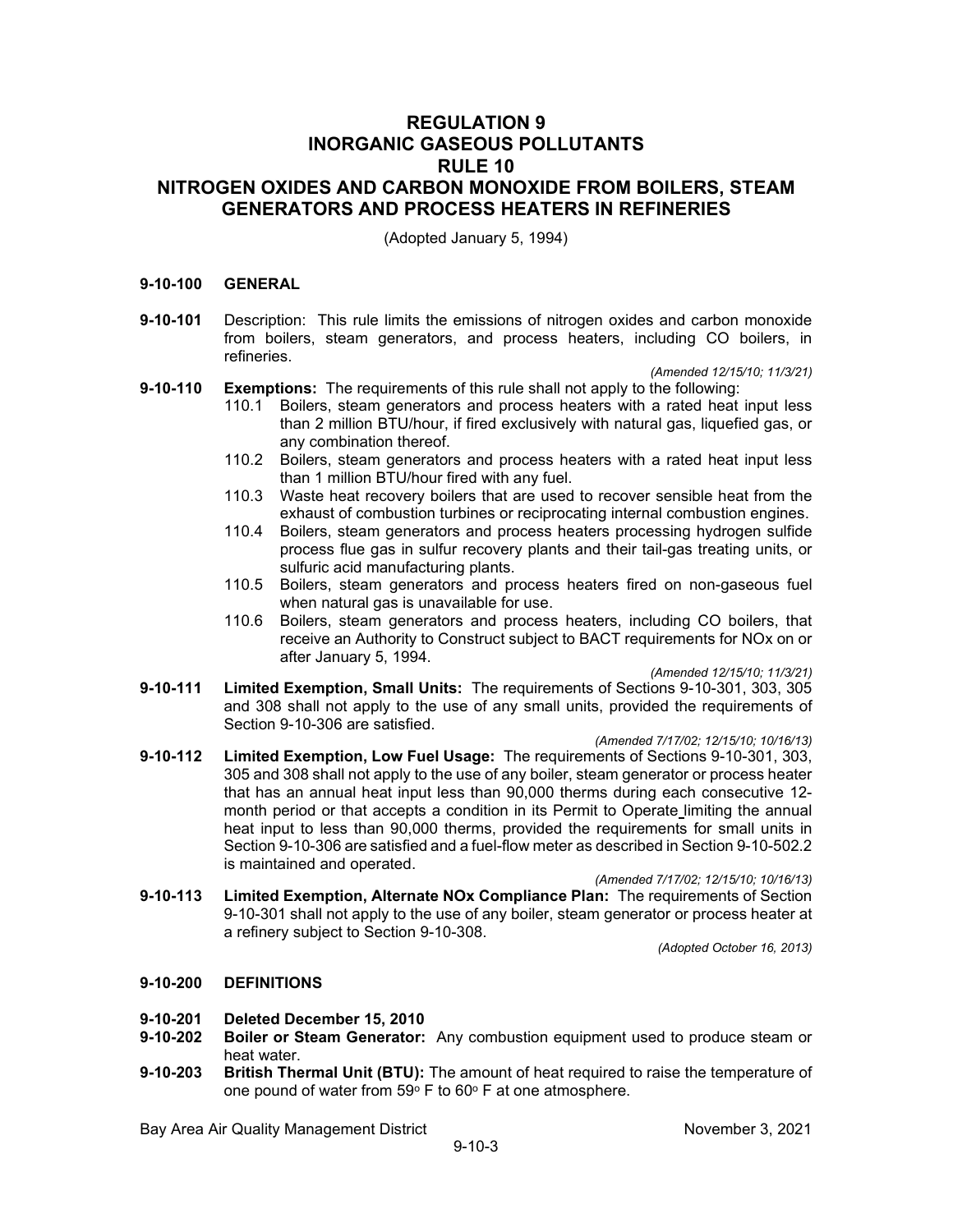**9-10-204 CO Boiler:** A CO boiler is any boiler or furnace that processes the off-gases from a catalytic cracking unit (CCU) regenerator or a coker burner. A partial-burn CO boiler normally processes off-gases from a CCU regenerator that is operated in a partial-burn mode such that the off-gases normally have a CO concentration exceeding 2% by volume.

**9-10-205 Deleted December 15, 2010**

- **9-10-206 Heat-Input**: The heat of combustion released due to burning a fuel in a source, using higher heating value of the fuel. This does not include the sensible heat of incoming combustion air. In the case of carbon monoxide boilers, the heat input includes the sensible heat of regenerator off-gases and the heat of combustion of the incoming carbon monoxide and of the auxiliary fuel.
- **9-10-207 Higher Heating Value (HHV):** The total heat liberated per mass of fuel burned (BTU per pound) when fuel and dry air at standard conditions undergo complete combustion and all resultant products are brought to their standard states at standard conditions per Section 9-10-604.
- **9-10-208 Natural Gas:** Any mixture of gaseous hydrocarbons containing at least 80 percent methane by volume, as determined according to Standard Method ASTM D1945-64.
- **9-10-209 Nitrogen Oxides (NOx):** The sum of nitric oxide (NO) and nitrogen dioxide (NO2) in the flue gas, collectively expressed as nitrogen dioxide.
- **9-10-210 Non-Gaseous Fuel:** Any fuel that is not a gas at 68° F and one atmosphere.

*(Amended December 15, 2010)*

*(Amended December 15, 2010)*

- **9-10-211 Operating Day:** 24 hours from midnight to midnight.<br>**9-10-212 Out of Service:** The period of time during which a uni
- **Out of Service:** The period of time during which a unit is in an inactive state following shutdown.
- **9-10-213 Deleted November 3, 2021**
- **9-10-214 Process Heater:** Any combustion equipment that transfers heat from combustion gases to water or process streams.
- **9-10-215 Rated Heat Input:** The heat input capacity specified on the nameplate of the combustion source. If the combustion source has been physically modified and/or operated in such a manner that its maximum heat input is different from the heat input capacity specified on the nameplate, then the modified maximum heat input per Section 9-10-503 shall be considered as the rated heat input.
- **9-10-216 Refinery-wide Emission Rate:** The ratio of the total mass of discharge into the atmosphere of nitrogen oxides, in pounds, to the sum of the actual heat input, in million BTU, calculated over a twenty-four (24) hour operating day.

*(Amended December 15, 2010)*

**9-10-217 Small Unit:** Any refinery boiler, steam generator or process heater with a rated heat input less than 10 million BTU/hour.

*(Amended December 15, 2010)*

**9-10-218 Startup or Shutdown:** Startup is that period of time, not to exceed twelve (12) hours unless specifically extended by a Permit to Operate, during which a unit is brought up to its normal operating temperature from a cold start, initially at zero fuel flow, by following a prescribed series of separate steps or operations. Shutdown is that period of time, not to exceed nine (9) hours unless specifically extended by a Permit to Operate, during which a unit is taken out of service from a normal operating mode to an inactive status following a prescribed series of separate steps or operations.

*(Amended 12/15/10; 10/16/13)* 

- **9-10-219 Therm:** One hundred thousand (100,000) BTUs.
- **9-10-220 Deleted December 15, 2010**
- **9-10-221 Best Available Control Technology (BACT):** As defined in Regulation 2, Rule 2.

*(Adopted December 15, 2010)*

**9-10-222 Curtailed Operation:** Operation of a boiler, steam generator or process heater at no more than 30% of its rated heat input.

*(Adopted December 15, 2010)*

**9-10-223 Alternative Feedstock:** Any feedstock, intermediate, product or byproduct material that contains organic material that is not derived from crude oil product, coal, natural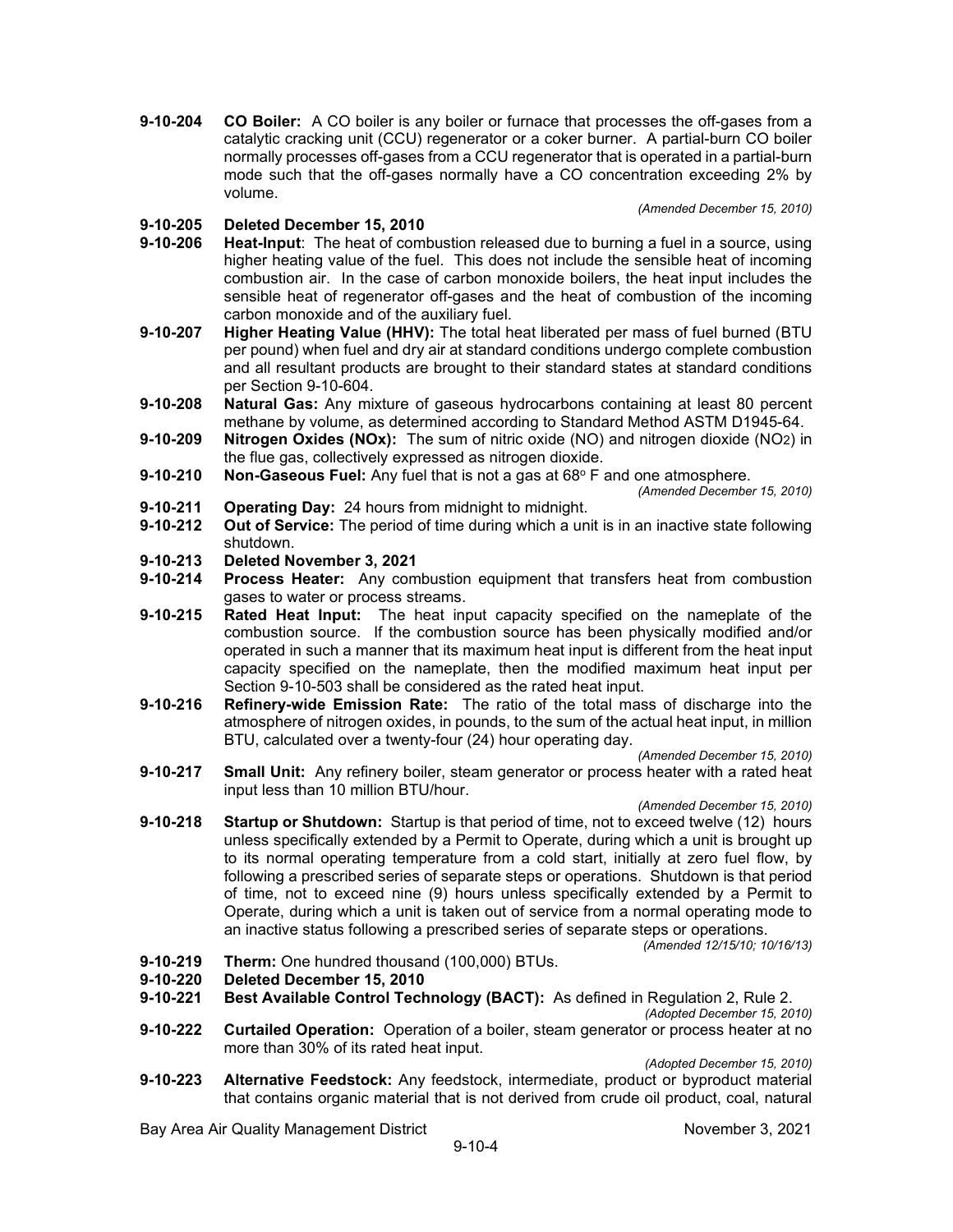gas, or any other fossil-fuel based organic material.

*(Adopted November 3, 2021)*

**9-10-224 Refinery:** An establishment that is located on one or more contiguous or adjacent properties that processes any petroleum or alternative feedstock to produce more usable products such as gasoline, diesel fuel, aviation fuel, lubricating oils, asphalt or petrochemical feedstocks, or any other similar product. Refinery processes include separation processes (e.g., atmospheric or vacuum distillation, and light ends recovery), conversion processes (e.g., cracking, reforming, alkylation, polymerization, isomerization, coking, and visbreaking), treating processes (e.g., hydrodesulfurization, hydrotreating, chemical sweetening, acid gas removal, and deasphalting), feedstock and product handling (e.g., storage, crude oil blending, non-crude oil feedstock blending, product blending, loading, and unloading), and auxiliary facilities (e.g., boilers, waste water treatment, hydrogen production, sulfur recovery plant, cooling towers, blowdown systems, compressor engines, and power plants).

*(Adopted November 3, 2021)*

**9-10-225 Liquefied Gas:** A compressed gas composed of one or more of the following flammable hydrocarbons (propane, n-butane, isobutane, propylene, and butylenes), which is used especially as a fuel or as raw material for chemical synthesis, including hydrocarbons that are obtained, originate or manufactured from non-petroleum materials.

*(Adopted November 3, 2021)*

# **9-10-300 STANDARDS**

- **9-10-301 Refinery-wide NOx Emission Limit:** A person shall not exceed a refinery-wide emission rate from boilers, steam generators and process heaters, excluding CO boilers, of 0.033 pounds NOx per million BTU of heat input, based on an operating day average. Boilers, steam generators and process heaters that are test-fired on nongaseous fuel, that are undergoing startup or shutdown, that are temporarily out of service, or that are in curtailed operation shall be included in the refinery-wide emission rate as follows:
	- 301.1 Deleted December 15, 2010
	- 301.2 Deleted December 15, 2010
	- 301.3 Units Test-Fired On Non-Gaseous Fuel: For the purposes of determining compliance with the emission limit of Section 9-10-301, the emission contribution of each boiler, steam generator or process heater that is fired on non-gaseous fuel for equipment testing shall be taken as the operating day average of NOx emissions at the average heat input over the previous thirty (30) day period. Equipment testing shall not exceed a total of forty-eight (48) hours during any calendar year for any one unit.
	- 301.4 Units in Start-up or Shutdown or in Curtailed Operation: For the purposes of determining compliance with the emission limit of Section 9-10-301, the emission contribution of each boiler, steam generator or process heater that is undergoing startup or shutdown, or that is in Curtailed Operation shall be one of the following:
		- 4.1 The operating day average NOx emissions (either from a continuous emission monitoring system (CEMS) or from an equivalent parametric monitoring system developed in accordance with a Permit to Operate and Section 9-10-502.1), and the operating day heat input.
		- 4.2 The operating day average NOx emissions (either from a CEMS or from an equivalent parametric monitoring system developed in accordance with a Permit to Operate and Section 9-10-502.1), and the operating day heat input averaged over the previous thirty (30) day period or, subject to the approval of the APCO, an alternate 30-day period representative of normal operation.
	- 301.5 Units Temporarily Out of Service: For the purposes of determining compliance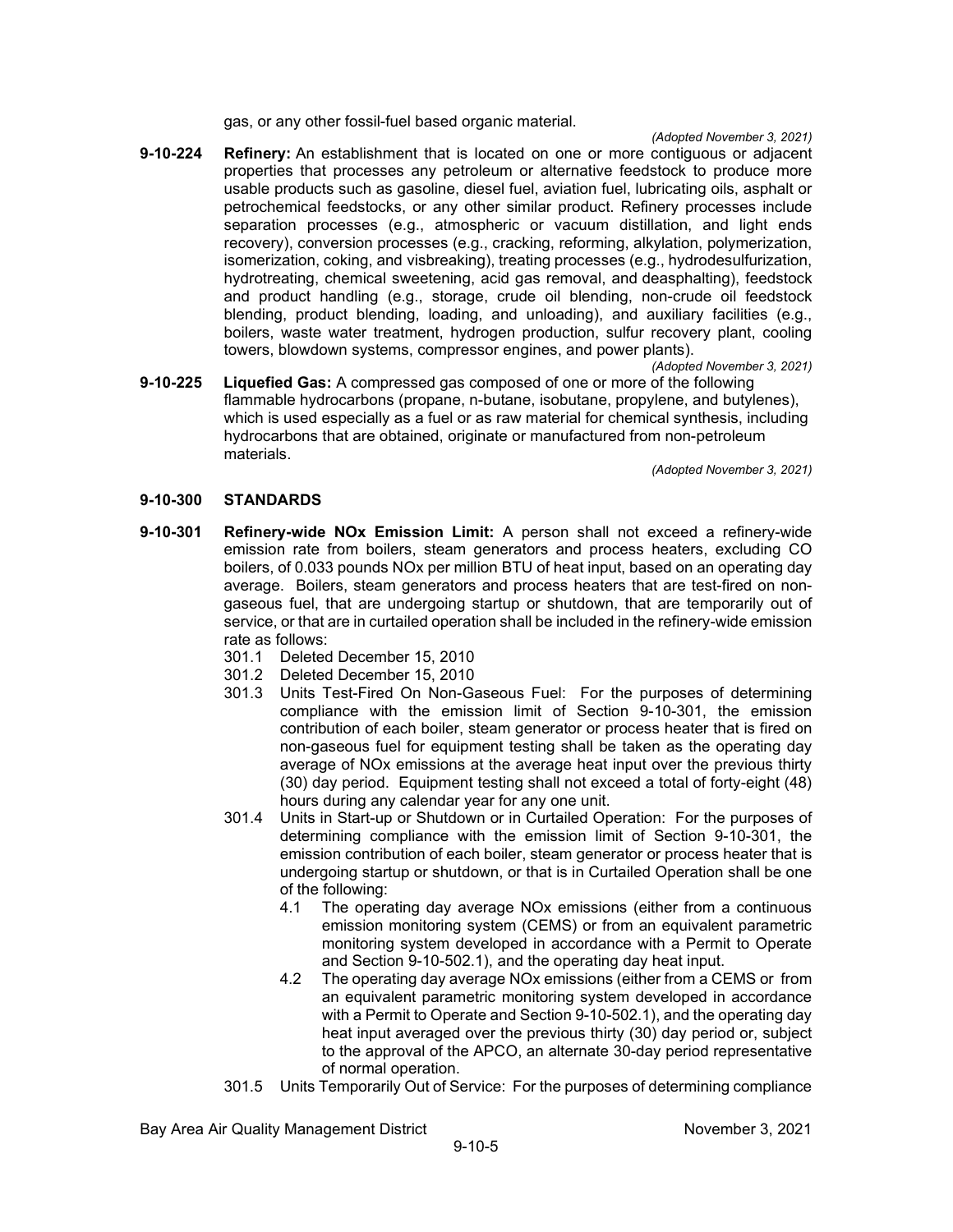with the emission limit of Section 9-10-301, the emission contribution of each boiler, steam generator or process heater that is temporarily out of service shall be the operating day average NOx emissions (either from a continuous emission monitoring system (CEMS) or from an equivalent parametric monitoring system developed in accordance with a Permit to Operate and Section 9-10-502.1), and the operating day heat input, averaged over the previous thirty (30) day period or, subject to the approval of the APCO, an alternate 30-day period representative of normal operation.

#### **9-10-302 Deleted July 17, 2002**

- **9-10-303 Federal Refinery-wide and CO Boiler NOx Emission Limits:** A person shall not exceed a refinery-wide emission rate from boilers, steam generators or process heaters, excluding CO boilers, of 0.20 pounds NOx per million BTU of heat input, based on an operating day average.
	- 303.1 Except during startup and shutdown, a person shall not operate a CO boiler unless the emissions of nitrogen oxides (NOx) do not exceed 300 ppmv, dry at 3% oxygen, based on an operating day average.

*(Amended 7/17/02; 12/15/10)*

*(Amended 12/15/10; 10/16/13)*

- **9-10-304 Interim NOx Emission Limit For CO Boilers:** Until Section 9-10-307 is effective, and except during startup and shutdown, a person shall not operate a CO boiler unless at least one of the following is met:
	- 304.1 Emissions of nitrogen oxides (NOx) do not exceed 150 ppmv, dry at 3% oxygen, based on an operating day average; or
	- 304.2 Emissions of nitrogen oxides (NOx) are controlled by an emission control system with a NOx control efficiency of at least 50 percent by weight.

*(Amended December 15, 2010)*

**9-10-305 CO Emission Limit:** Except during start-up, shutdown or curtailed operation, a person shall not operate a boiler, steam generator or process heater, including CO boilers, unless carbon monoxide emissions of 400 ppmv, dry at 3% oxygen, based on an operating day average, are not exceeded.

*(Amended December 15, 2010)*

- **9-10-306 Small Unit Requirements:** A person shall not operate a small unit unless at least one of the following is met:
	- 306.1 Operate in a manner that maintains stack-gas oxygen concentrations at less than or equal to 3 percent by volume on a dry basis; or
	- 306.2 Tune at least once every twelve (12) months, or within two weeks of unit startup if not operated in the last twelve (12) months, by a technician in accordance with the procedure specified in Section 9-10-605; or
	- 306.3 Meet the applicable emission limits in Sections 9-10-301, 303 and 305. *(Amended December 15, 2010)*
- **9-10-307 Final NOx Emission Limits For CO Boilers:** Effective January 1, 2015, and except during start-up or shutdown, a person shall not operate a CO boiler unless it meets the applicable NOx emission limits in Sections 9-10-307.1 and 307.2.
	- 307.1 A person shall not operate a non-partial-burn CO boiler, unless the following NOx limits are not exceeded:

| <b>Averaging Period</b>                          | <b>NOx</b>                           |
|--------------------------------------------------|--------------------------------------|
|                                                  | (ppmv, dry at $3\%$ O <sub>2</sub> ) |
| 1.1 Operating day                                | 150                                  |
| 1.2 Calendar year (excluding periods when the CO | 45                                   |
| boiler does not process CCU regenerator offgas)  |                                      |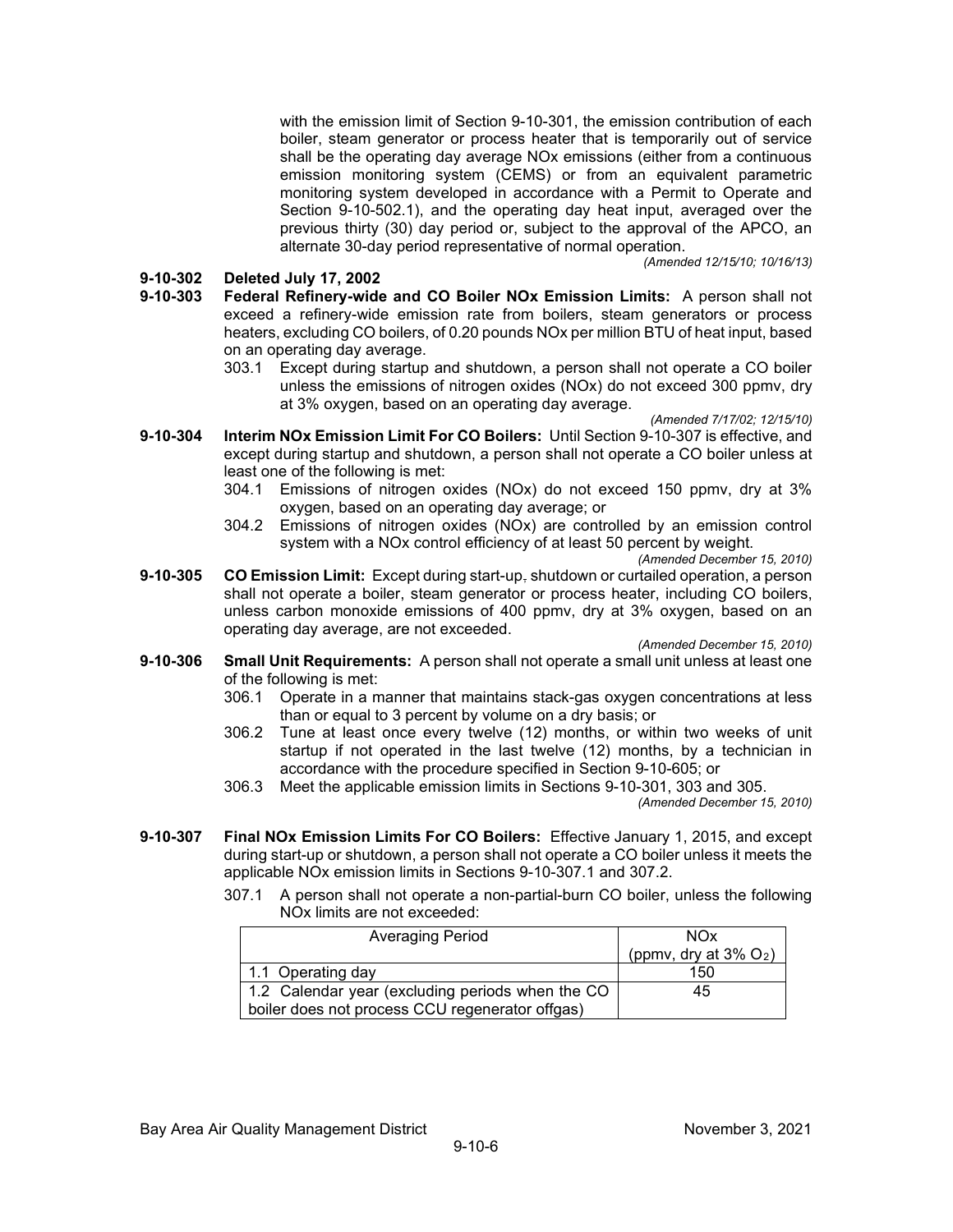307.2 A person shall not operate a partial-burn CO boiler, unless the following NOx limits are not exceeded:

| NOx                                  |
|--------------------------------------|
| (ppmv, dry at $3\%$ O <sub>2</sub> ) |
| 125                                  |
| 85                                   |
|                                      |

*(Adopted 12/15/10; Amended 10/16/13)*

- **9-10-308 Alternate NOx Compliance Plan:** A person at a refinery with an Alternate NOx Compliance Plan that has been approved in accordance with Section 9-10-405, shall not exceed the refinery-wide daily NOx limit from boilers, steam generators and process heaters, excluding CO boilers, as specified in the Plan. The boilers, steam generators and process heaters that are covered by the Alternate NOx Compliance Plan shall be referred to as devices in this Section.
	- 308.1 A daily NOx limit shall apply to all devices at a refinery with an approved Alternate NOx Compliance Plan. The limit shall be the sum of the baseline NOx daily emissions for each device, expressed in pounds of NOx. The baseline NOx daily emissions for each device shall be the average of the daily emissions on any ten (10) different days during the 3-year period immediately preceding the date of the application for an Alternate Compliance Plan, on which the refinery operator was in compliance with Section 9-10-301. The same 10 days shall be used for all devices at a refinery. The APCO may consider allowing 10 days within a different time period, if the APCO finds that a different period allows the selection of operating days that better represent maximum daily emission levels for these devices.
		- 1.1 At any refinery that used Interchangeable Emission Reduction Credits (IERC) to comply with Section 9-10-301 on any of the 10 baseline days, the average difference between actual operating emissions, in pounds NOx/day, and the emissions that would meet the 0.033 pounds NOx/million BTU NOx limit in Section 9-10-301 shall be calculated for the 10 days used to develop the daily NOx limit, and the daily NOx limit shall be reduced by this difference. NOx Emission Reduction Credits (ERC) generated in accordance with Regulation 2, Rule 2 may be surrendered on a one-time basis at a 1.15 to 1 ratio to make up all or part of the difference, and the daily NOx emissions limit will be adjusted accordingly.
		- 1.2 At any refinery with an Authority to Construct application submitted before the date of approval of an Alternate Compliance Plan described in Section 9-10-405, if the actions permitted in the Authority to Construct would reduce the number of devices subject to Section 9- 10-301 and require additional NOx emissions reductions to comply with Section 9-10-301, the daily NOx emissions limit shall be reduced by the amount of reductions required. NOx ERC generated in accordance with Regulation 2, Rule 2 may be surrendered on a onetime basis at a 1.15 to 1 ratio to offset all or part of the NOx emissions reductions required, and the daily NOx emissions limit will be adjusted accordingly.
	- 308.2 A person operating under a daily NOx limit shall determine compliance with that limit on a daily basis.
	- 308.3 For any device for which baseline NOx emissions have been permanently reduced, a permit application may be submitted to modify the baseline daily NOx emissions for that device.
	- 308.4 The daily NOx limit shall be reduced when a device is no longer subject to this rule. The amount of reduction shall be equal to the baseline NOx daily emissions for that device.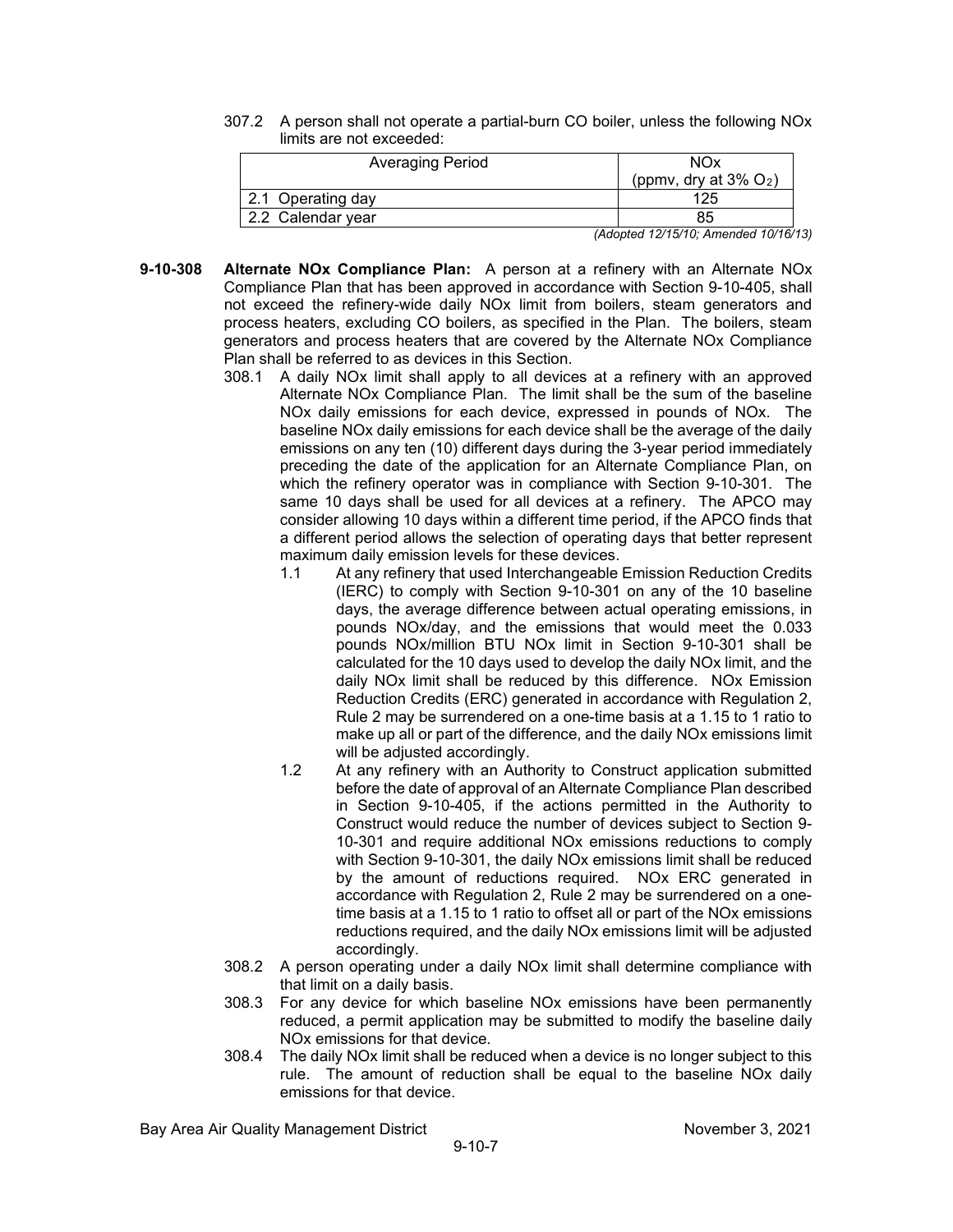#### **9-10-400 ADMINISTRATIVE REQUIREMENTS**

- **9-10-401 Deleted December 15, 2010**
- **Deleted December 15, 2010**
- **9-10-403 Deleted December 15, 2010**
	- **9-10-404 Final Control and Monitoring Plan:** A person subject to Section 9-10-307 shall comply with the following increments of progress:
		- 404.1 No later than twenty-four (24) months prior to the effective date of Section 9- 10-307, submit to the APCO a control plan detailing the proposed measures, if any, to be taken in order to meet the requirements of Section 9-10-307, as well as proposed measures, if any, to be taken to continue to meet the requirements of Section 9-10-301.
		- 404.2 No later than eighteen (18) months prior to the effective date of Section 9-10- 307, submit applications for all Authorities to Construct required for compliance with Section 9-10-307.
		- 404.3 No later than 30 days after the effective date of Section 9-10-307, perform testing for nitrogen oxide and carbon monoxide emissions at each CO boiler subject to Section 9-10-307 at the rated heat input or as near thereto as practicable. This requirement may be satisfied by monitoring nitrogen oxide and carbon monoxide emissions with a continuous emission monitoring system (CEMS).

*(Adopted December 15, 2010)*

- **9-10-405 Application for an Alternate NOx Compliance Plan:** An application for an Alternate NOx Compliance Plan may be submitted by a person who operates a refinery where a boiler, steam generator or process heater is subject to Section 9-10-301. The Alternate NOx Compliance Plan shall apply to all boilers, steam generators and process heaters that are subject to the NOx limit in Section 9-10-301 at the time the Alternate NOx Compliance Plan is approved, and only to these boilers, steam generators and process heaters. The application shall be submitted and processed in accordance with Regulation 2, Rule 1. The fees for the application shall be as specified in Regulation 3 for an alternate compliance plan. The application shall include the following information, which shall be included in the Permit to Operate for the boiler, steam generator or process heater:
	- 405.1 The proposed effective date of the Alternate NOx Compliance Plan.
	- 405.2 A list of the boilers, steam generators and process heaters that will be subject to a daily NOx limit, as specified in Section 9-10-308, and for each:<br>2.1 The baseline NOx daily emissions determined in accord
		- .<br>The baseline NOx daily emissions determined in accordance with Section 9-10-308.1, including the data used to establish the baseline NOx daily emissions and the source(s) of the data. To the extent possible, the baseline NOx daily emissions shall be based on CEMS data.
		- 2.2 One or two substitute emission factors to be used in the absence of CEMS data and determined from representative source test data measured in accordance with District Manual of Procedures, Volume IV, ST-13A (nitrogen oxides) and ST-14 (oxygen), including the source test report.
		- 2.3 The amount of the required reductions to the daily NOx limit described in Sections 9-10-308.1.1 and 308.1.2 and any proposed mitigation to these reductions.
	- 405.3 The amount of any ERC use allowed by Sections 9-10-308.1.1 and 308.1.2 shall be calculated as follows: (average difference between actual operating emissions, in pounds NOx/day, and the pounds NOx emissions/day that would meet the 0.033 pounds NOx/million BTU NOx limit in Section 9-10-301 for the 10 days used to develop the baseline NOx emissions)(365 days/year)(1.15) =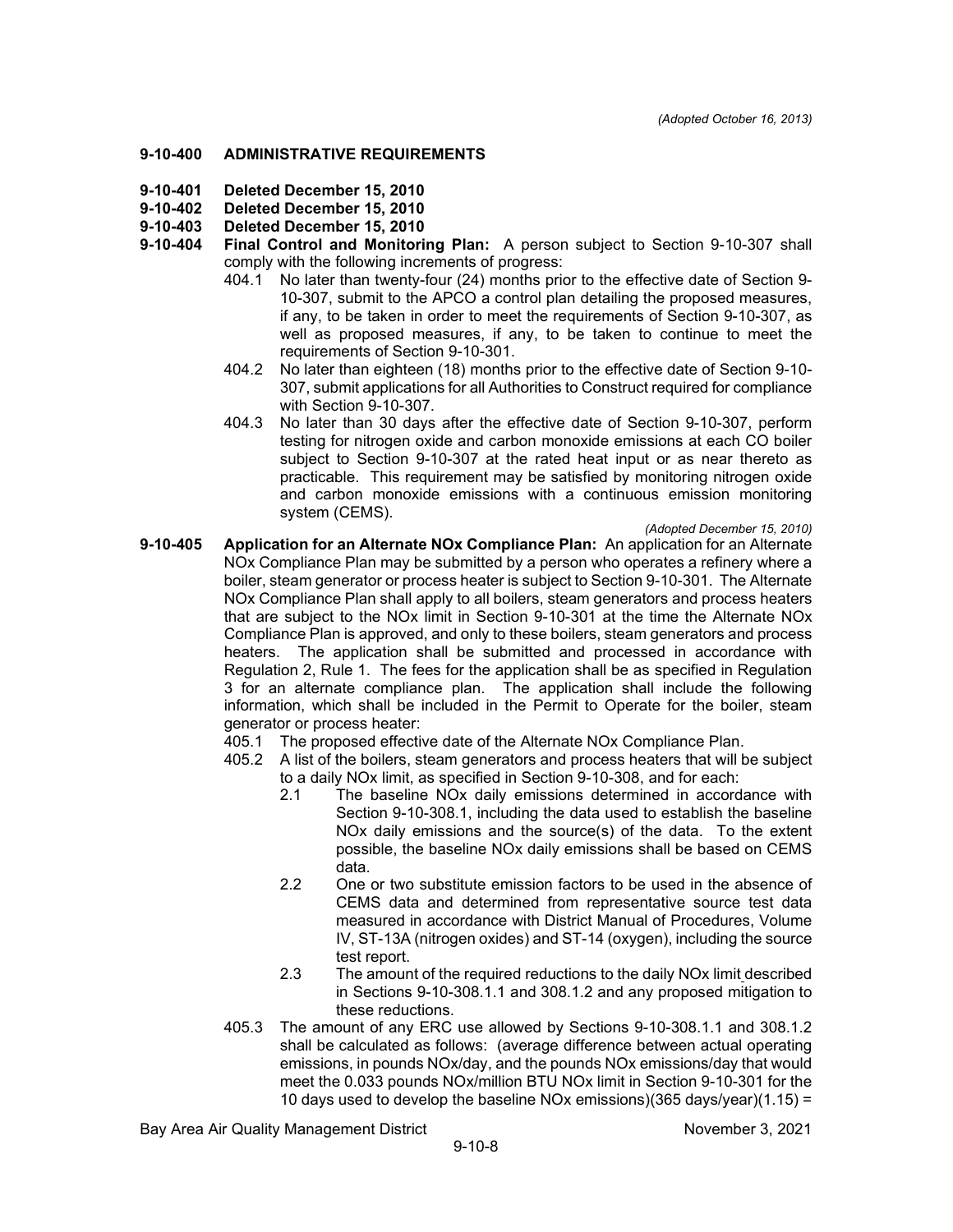NOx ERC surrendered. Any ERC use shall be surrendered before the application for the Alternate NOx Compliance Plan is considered complete. If an Authority to Construct that meets the conditions described in Section 9-10- 308.1.2 is cancelled, any ERC surrendered shall be returned to the applicant. *(Adopted October 16, 2013)*

**9-10-406 Determination of Compliance**: Compliance with the daily limit in Section 9-10-301 or 308 shall be determined by CEMS data and, for those boilers, steam generators and process heaters subject to parametric monitoring, the emission factor established according to Section 9-10-502.1.2 and the heat input rate as measured for each boiler, steam generator and process heater.

*(Adopted October 16, 2013)*

**9-10-407 Boiler, Steam Generator and Process Heater Status Report**: Any person who operates a boiler, steam generator or process heater that is subject to Section 9-10- 301 or 308 shall, no later than April 16, 2013, submit information on the make, model and emission rates for all burners in each boiler, steam generator or process heater. Information shall be submitted in a format as specified by the APCO. The information shall be updated no later than 30 days after any non-identical burner change or replacement.

*(Adopted October 16, 2013)*

## **9-10-500 MONITORING AND RECORDS**

# **9-10-501 Deleted December 15, 2010**

- **9-10-502 Monitoring:** A person subject to Sections 9-10-301, 303, 304, 305, 307 or 308 shall maintain in good working order, and operate the following equipment:
	- 502.1 An in-stack nitrogen oxide (NOx), carbon monoxide (CO), and oxygen  $(O_2)$ continuous emission monitoring system (CEMS), or equivalent parametric monitoring system as specified in a Permit to Operate. The CEMS shall meet the requirements of the District Manual of Procedures, Volume V, Continuous Emission Monitoring, Policy and Procedures.
		- 1.1 No later than April 16, 2014, a person who operates boilers, steam generators or process heaters that are subject to Section 9-10-301 or 308 shall submit a monitoring plan to the APCO for the installation of NOx CEMS on these boilers, steam generators or process heaters such that no less than 95% of the NOx emissions, by weight, subject to either 9-10-301 or 308 is monitored with a NOx CEMS. The monitoring plan shall consider the actual NOx emission contribution from each boiler, steam generator or process heater subject to Section 9-10-301 or 308 during the most recent calendar year for which complete data are available at the time of the submittal of the monitoring plan. No later than October 16, 2014, the APCO shall approve each submitted monitoring plan, or else shall specify additional NOx CEMS that must be installed, and notify the affected refinery. The date of plan approval or notification shall serve as the "date of notification" specified in the District Manual of Procedures (MOP), Volume V, Continuous Emission Monitoring, Policy and Procedures. The installation of CEMS shall then be in accordance with the schedule and other provisions of MOP, Volume V, except that the completion of installation in Section 4.3 of Volume V shall be within 12 months of submittal of the Intent to Purchase.

1.2 Any person who operates a boiler, steam generator or process heater that uses a parametric monitoring system to monitor compliance with Section 9-10-301 or 308 shall estimate the NOx emission contribution of the boiler, steam generator or process heater based on one or two NOx emission factors (expressed as lb NOx / MM BTU) and on actual fuel input for all operating conditions, except as allowed by Section 9-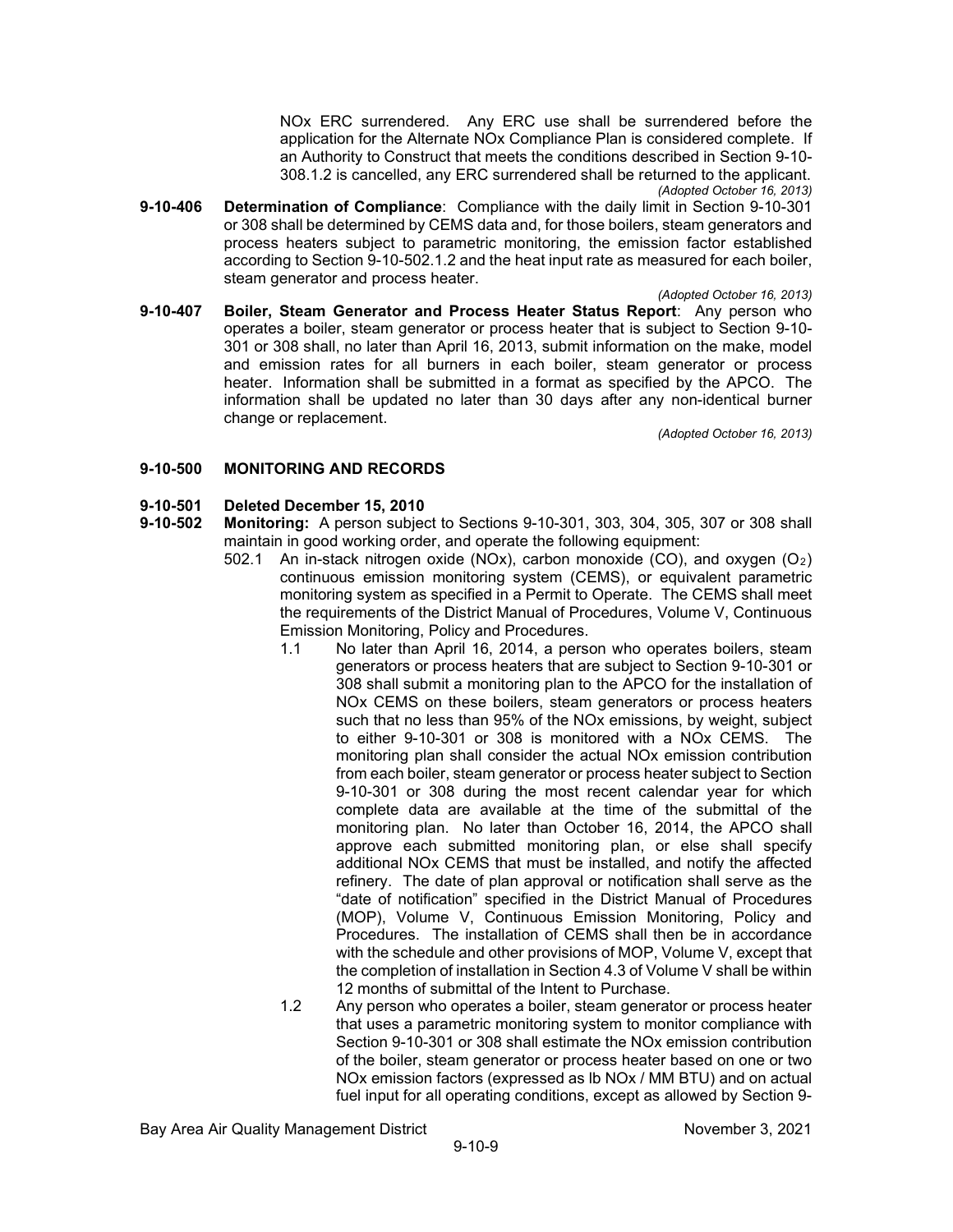10-301.3, 301.4 or 301.5. The emission factor shall be based on one or more District-approved source tests and included in a Permit to Operate. The operator shall conduct periodic monitoring of boilers, steam generators and process heaters that use a parametric monitoring system as follows:

- 2.1 Boilers, steam generators and process heaters rated less than 25 MM BTU/hr shall have one source test per consecutive 12 month period. The time interval between source tests shall not exceed 16 months. A boiler, steam generator or process heater that is out of service need not be placed into service for the purposes of conducting a source test. Notwithstanding the time limits specified above, a source test for a boiler, steam generator or process heater that is out of service may be delayed until it returns to service.
- 2.2 Boilers, steam generators and process heaters rated 25 MM BTU/hr or more shall have two source tests per consecutive 12 month period. The time interval between source tests shall be no less than 5 months and no more than 8 months. Notwithstanding the time limits specified above, a source test for a boiler, steam generator or process heater that is out of service may be delayed until it returns to service.

If a source test measures an emission factor higher than the emission factor in the Permit to Operate, then the higher emission factor shall become the new emission factor for determining compliance with Section 9-10-301 and 308. An operator may re-test at operating conditions substantially similar to those during the original test and appeal the change in emission factor to the APCO within 60 days. An operator may submit source test data with a permit application to establish a lower emission factor for a device that has been altered in a way that reduces the emission rate. The APCO may require that a source test be performed at a specific operating condition if the APCO determines that such a condition is a representative operating condition that has not been previously tested. Source test results shall be submitted to the APCO within 60 days of any test.

- 502.2 A fuel-flow meter in each fuel line for each boiler, steam generator and process heater, including each CO boiler.
- *(Amended 7/17/02; 12/15/10; 10/16/13)* **9-10-503 Modified Maximum Heat Input:** Any unit that has been physically modified such that its maximum heat input is different than the heat input specified on the nameplate shall demonstrate to the APCO the maximum heat input while operating the source at maximum capacity.
- **9-10-504 Records:** The owner/operator of a source subject to this rule shall keep the following records, in a form suitable for inspection for a period of at least five (5) years. Such records shall be retained for a minimum of sixty (60) months from date of entry and made available to the APCO upon request. These records shall include, but are not limited to the following:
	- 504.1 For all sources subject to the requirements of Sections 9-10-301, 303, 304, 305, 307, 308 or 404.3:
		- The continuous emission monitoring system (CEMS) measurements for NOx and CO (ppmv corrected to  $3\%$  oxygen) and O<sub>2</sub> (percent by volume on a dry basis) or equivalent parametric monitoring system parameters; and hourly (lb/hour) and daily (lb/day) NOx emissions for each source. Measurements shall be submitted in a digital format that can be readily imported into standard database tools as specified by the APCO. The APCO shall provide a reasonable amount of time to implement any required changes in data format.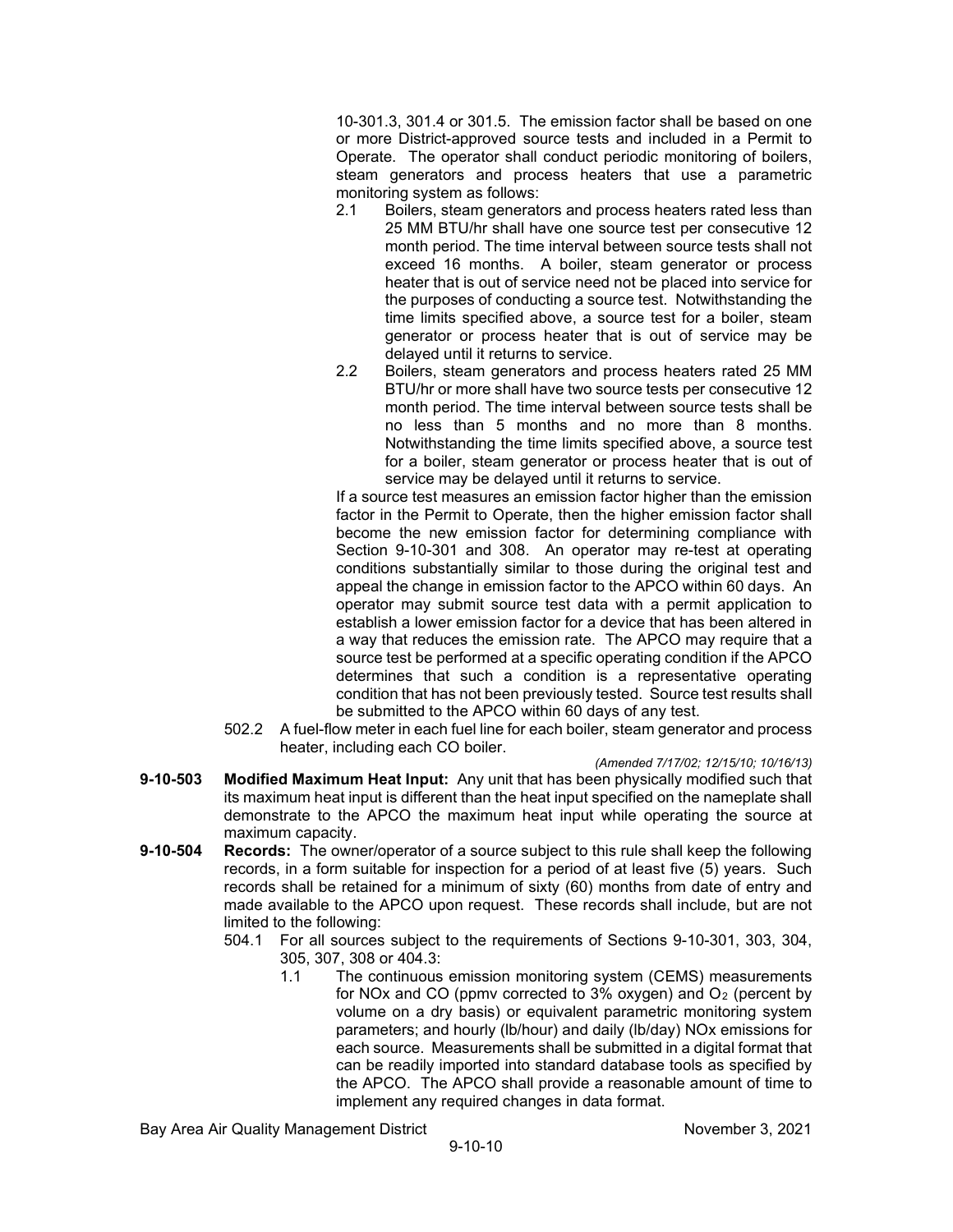- 1.2 The type, heat input (BTU/hr and BTU/day), and higher heating value of each fuel burned, and the injection rate for any reactant chemicals used by the emission control system(s) on a daily basis.
- 1.3 The date, time, and duration of any startup, shutdown or malfunction in the operation of any unit, emission control equipment or emission monitoring equipment.
- 1.4 The results of performance testing, evaluations, calibrations, checks, adjustments, and maintenance of any CEMS required by this rule.
- 1.5 A list of all sources subject to the NOx refinery-wide emission rate limits in Sections 9-10-301 and 303.
- 1.6 Total NOx emissions and total heat input for all sources listed in Section 9-10-504.1.5, on a daily basis.
- 1.7 The date, time and duration of all start-up and shutdown periods.
- 1.8 The results of source tests required by Section 9-10-404.3.
- 504.2 For all sources subject to Section 9-10-306.2, records of annual tune-ups. *(Amended 7/17/02; 12/15/10; 10/16/13)*
- **9-10-505 Reporting Requirements:** A person subject to the requirements of Sections 9-10- 301, 303, 304, 305, 306, 307 or 308 shall meet the following reporting requirements:
	- 505.1 Report to the APCO any violation of Section 9-10-301, 303, 304, 305, 306, 307 or 308 in accordance with the requirements of Regulation 1-522 for continuous emission monitoring systems (CEMS) and Regulation 1-523 for parametric monitoring systems.
	- 505.2 Submit a written report for each calendar quarter to the APCO. The report shall be due on the 30th day following the end of the calendar quarter and shall include:
		- 2.1 A summary of the data obtained from the CEMS or equivalent parametric monitoring system and the fuel meters installed pursuant to Section 9-10-502; and
		- 2.2 The date, time, duration, and magnitude of emissions in excess of the appropriate standards; the nature and cause of the excess (if known); the corrective actions taken; and the preventive measure adopted.
	- 505.3 A person subject to the requirements of Section 9-10-308 shall submit to the APCO a permit application to amend the Alternate NOx Compliance Plan whenever Section 9-10-308.4 is triggered. The application shall be submitted within 30 days of the event that triggers Section 9-10-308.4.

*(Amended 7/17/02; 12/15/10; 10/16/13)*

#### **9-10-600 MANUAL OF PROCEDURES**

**9-10-601 Determination of Nitrogen Oxides:** Compliance with the nitrogen oxide emission requirements of Sections 9-10-301, 303, 304, 307 and 308 shall be determined by a continuous emission monitoring system (CEMS) that meets the requirements of Regulation 1-522, or by an equivalent parametric monitoring system that is authorized in a Permit to Operate and that meets the requirements of Regulation 1-523. CEMS operation and compliance with Section 9-10-404.3 shall be verified by source test as set forth in the District Manual of Procedures, Volume IV, ST-13A (nitrogen oxides) and ST-14 (oxygen), or any other method approved by the APCO..

*(Amended 7/17/02; 12/15/10; 1016/13; 11/3/21)*

**9-10-602 Determination of Carbon Monoxide and Stack-Gas Oxygen:** Compliance with the carbon monoxide emission requirements of Section 9-10-305 shall be determined by a continuous emission monitoring system (CEMS) that meets the requirements of Regulation 1-522, or by an equivalent parametric monitoring system that is authorized in a Permit to Operate and that meets the requirements of Regulation 1-523. CEMS operation and compliance with Section 9-10-404.3 shall be verified by source test as set forth in the District Manual of Procedures, Volume IV, ST-6 (carbon monoxide) and ST-14 (oxygen), or any other method approved by the APCO.